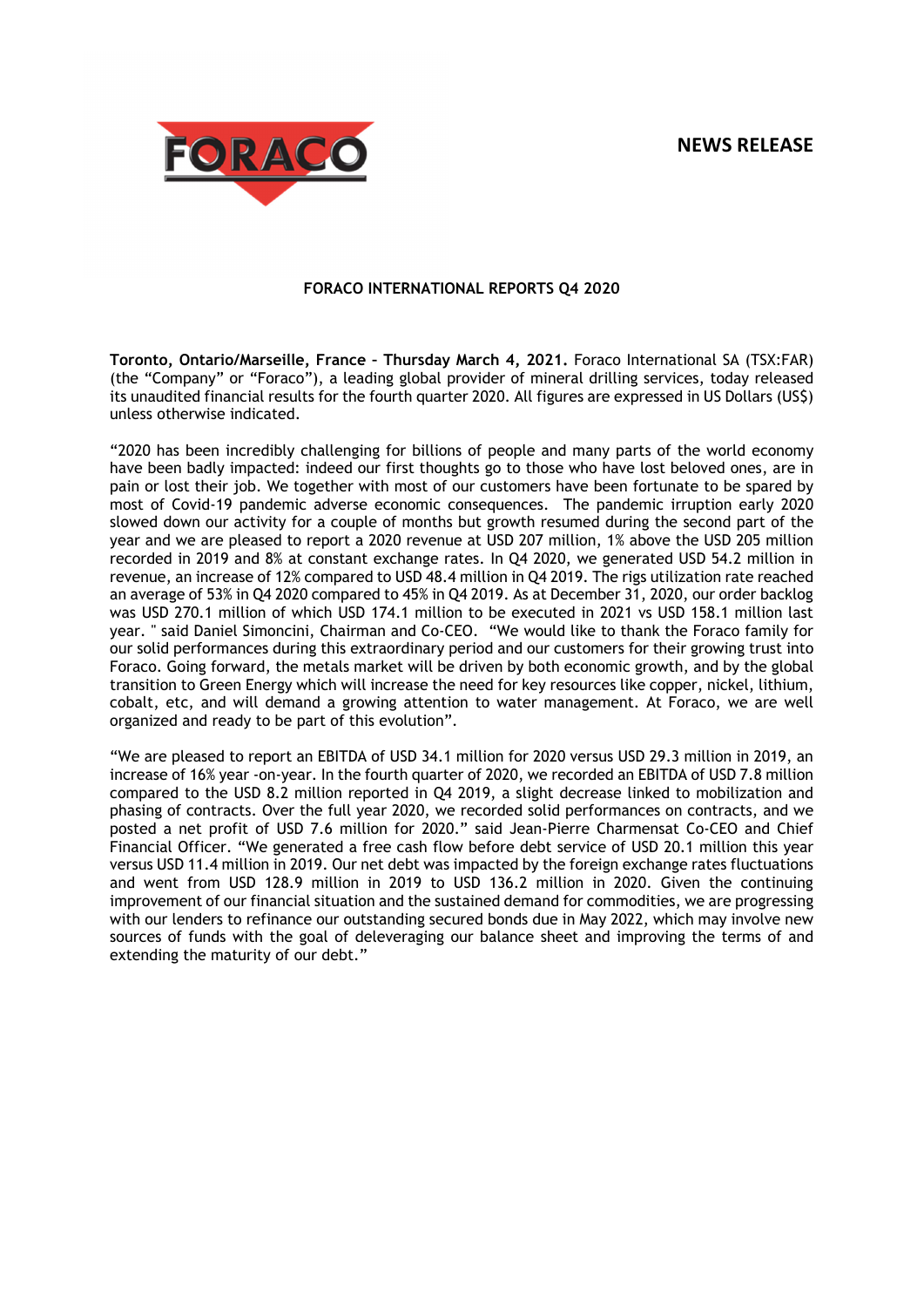# **Highlights – Q4 2020**

Revenue

- Revenue of the period amounted to US\$ 54.2 million compared to US\$ 48.4 million in Q4 2019, a 12% increase. At constant exchange rates the Q4 2020 revenue increased by 17% vs Q4 2019
- The rigs utilization rate reached 53% in Q4 2020 compared to 45% in Q4 2019.

# **Profitability**

- The Q4 2020 gross margin including depreciation within cost of sales was US\$ 9.0 million (or 16.5% of revenue) compared to US\$ 8.9 million (or 18.4% of revenue) in Q4 2019. Ongoing contracts reported solid performances while some new contracts in mobilization phase generated lower percentage of gross margin.
- During the quarter, EBITDA amounted to US\$ 7.8 million (or 14.5% of revenue), compared to US\$ 8.2 million (or 17.0% of revenue) for the same quarter last year.
- The Free Cash Flow for the period was US\$3.9 million.

# **Highlights – FY 2020**

## Revenue

 After a stand-by period due to the Covid-19 pandemic which slowed down the activity in the first part of 2020, growth resumed during the second part of the year. FY 2020 revenue reached US\$ 207.1 million compared to US\$ 205.4 million in FY 2019 an increase of 1%. Excluding foreign exchange variances, revenue increased by 8% compared to the same period last year.

## Profitability

- FY 2020 gross margin including depreciation within cost of sales was US\$ 38.2 million (or 18.5% of revenue) compared to US\$ 32.1 million (or 15.6% of revenue) in FY 2019. This improvement results from the combination of higher contribution of the water segment and solid overall performance on contracts despite unprecedented logistic and human challenges linked to Covid-19.
- During the period, EBITDA amounted to US\$ 34.1 million (or 16.4% of revenue), compared to US\$ 29.3 million (or 14.2% of revenue) for the same period last year.
- The Free Cash Flow of the year was US\$17.2 million compared to US\$ 8.0 million in FY 2019.

## Net debt

- The net debt excluding the impact of the implementation of IFRS 16 was US\$ 136.2 million as at December 31, 2020 compared to US\$ 128.9 million as at December 31, 2019. The net debt including the impact of IFRS 16 was US\$ 141.7 million as at December 31, 2020.
- The net debt position of the company is penalized by non-cash items including adverse foreign exchange variations (US\$ 15.1 million) mainly due to the exchange rate between the euro and the dollar and capitalized interests (US\$ 6.7 million).

## Backlog

 As at December 31, 2020, the Company's order backlog for continuing operations was US\$ 270.1 million of which US\$ 174.7 million is expected to be executed during the FY 2021. Last year at the same period, the order backlog for continuing operations was US\$ 269.1 million of which US\$ 158.1 million was expected to be executed during FY 2020.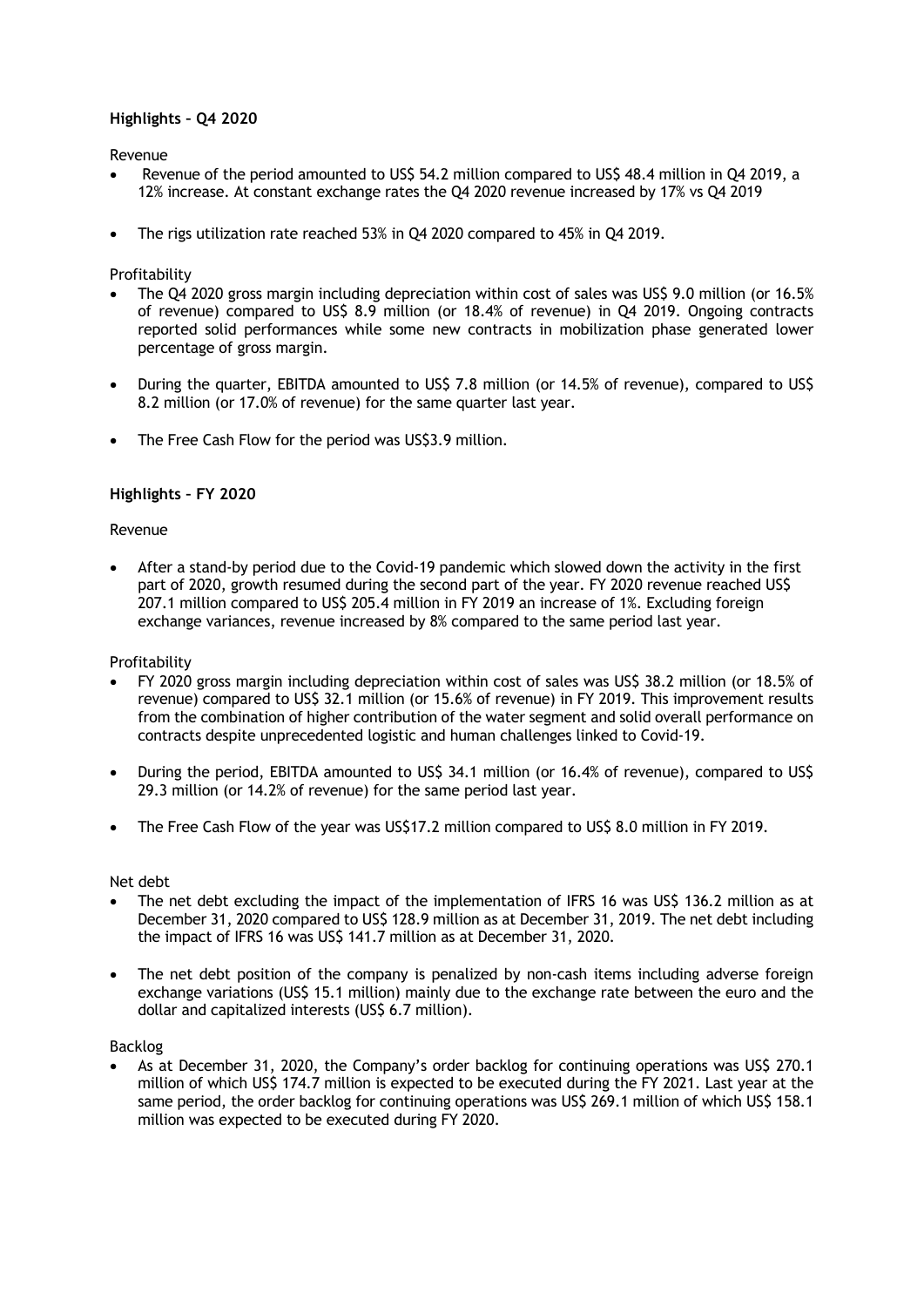# **Selected financial data**

| (In thousands of US\$)<br>(unaudited)     | Three-month period ended<br>December 31, |        | Year ended<br>December 31, |         |  |
|-------------------------------------------|------------------------------------------|--------|----------------------------|---------|--|
|                                           | 2020                                     | 2019   | 2020                       | 2019    |  |
| Revenue                                   | 54,177                                   | 48,379 | 207,122                    | 205,444 |  |
| Gross profit (1)                          | 8,963                                    | 8,920  | 38,225                     | 32,100  |  |
| As a percentage of sales                  | 16.5%                                    | 18.4%  | 18.5%                      | 15.6%   |  |
| <b>EBITDA</b>                             | 7,846                                    | 8,230  | 34,054                     | 29,251  |  |
| As a percentage of sales                  | 14.5%                                    | 17.0%  | 16.4%                      | 14.2%   |  |
| Operating profit / (loss)                 | 3,377                                    | 3,584  | 17,185                     | 10,951  |  |
| As a percentage of sales                  | 6.2%                                     | 7.4%   | 8.3%                       | 5.3%    |  |
| Profit / (loss) for the<br>period         | 2,060                                    | 2,269  | 7,519                      | 2,632   |  |
| Attributable to:<br>Equity holders of the |                                          |        |                            |         |  |
| Company                                   | 1,604                                    | 2,756  | 4,236                      | 1,085   |  |
| Non-controlling interests                 | 456                                      | (487)  | 3,283                      | 1,547   |  |
| EPS (in US cents)                         |                                          |        |                            |         |  |
| <b>Basic</b>                              | 1.79                                     | 3.07   | 4.72                       | 1.21    |  |
| Diluted                                   | 1.74                                     | 2.99   | 4.61                       | 1.18    |  |

**(1)This line item includes amortization and depreciation expenses related to operations**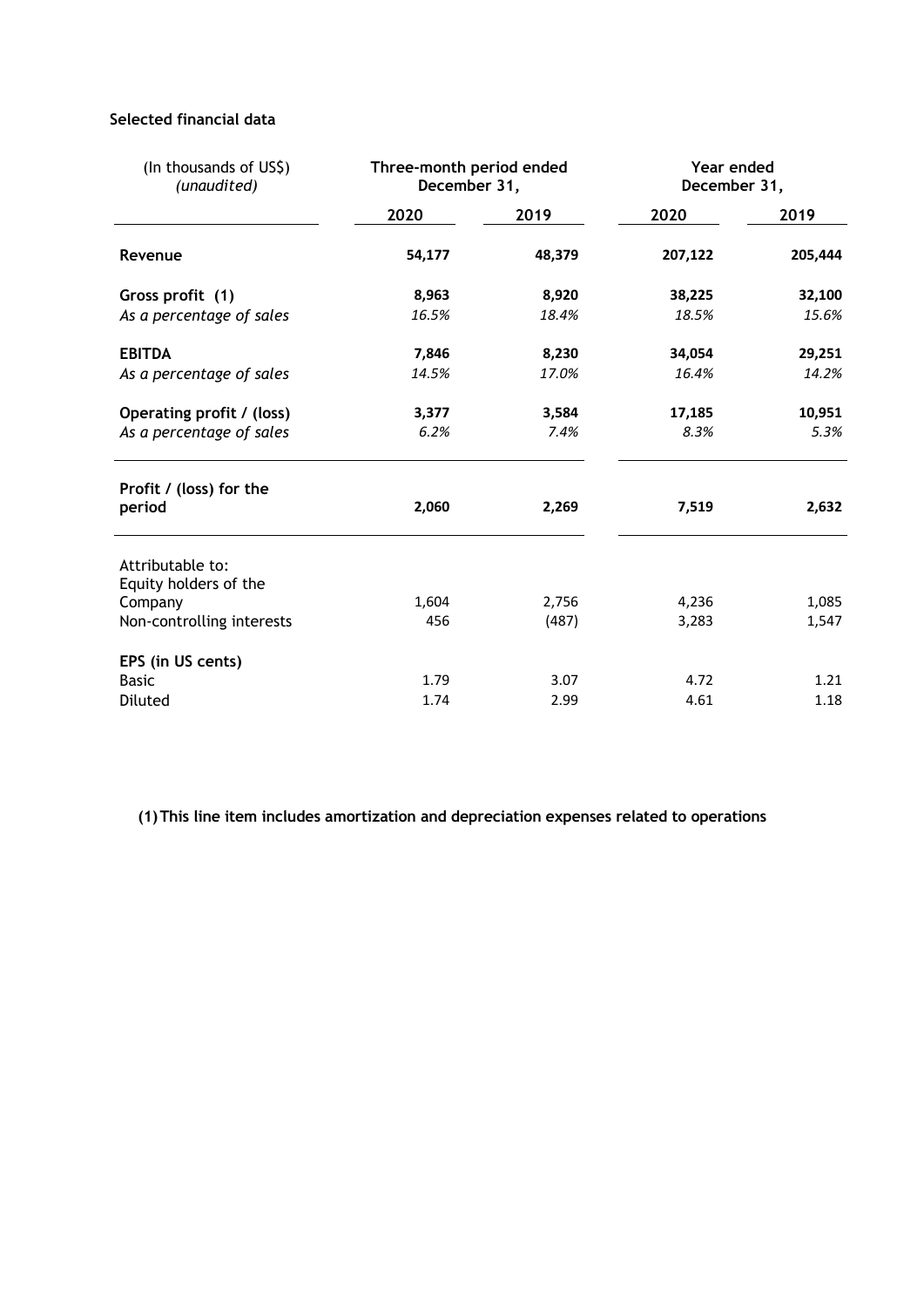## **Financial results**

#### *Revenue*

| (In thousands of US\$) - (unaudited)<br>Reporting segment | Q4 2020 | % change | Q4 2019 | FY 2020        | % change | FY 2019 |
|-----------------------------------------------------------|---------|----------|---------|----------------|----------|---------|
|                                                           | 45,007  | $+6%$    | 42,411  | 169,305        | $-9%$    | 185,325 |
|                                                           | 9,170   | $+54%$   | 5,968   | 37,817         | $+88%$   | 20,119  |
| Total revenue                                             | 54,177  | $+12%$   | 48,379  | 207,122        | $+1%$    | 205,444 |
| Geographic region                                         |         |          |         |                |          |         |
| Europe, Middle East and Africa                            | 18,228  | $+41%$   | 12,931  | 68,209         | $+30%$   | 52,386  |
| South America                                             | 9.099   | $-10%$   | 10.145  | 33,130         | $-29%$   | 46,404  |
| North America                                             | 17.294  | $+6%$    | 16,245  | 67,563         | $-4%$    | 70,499  |
|                                                           | 9,556   | $+6%$    | 9,058   | 38,220         | $+6%$    | 36,155  |
| Total revenue                                             | 54,177  | $+12%$   | 48,379  | <u>207,122</u> | $+1%$    | 205,444 |

# **Q4 2020**

Revenue of the quarter increased from US\$ 48.4 million in Q4 2019 to US\$ 54.2 million in Q4 2020 (+12%). Excluding currency fluctuations, revenue increased by 17%.

The long-standing presence of the Company in the water segment enabled it to develop unique applications for the mining sector. These applications which require the use of certain specific assets and which now represent a growing part of the Company's revenue led the management to assess the performance of these activities separately from the mining sector. These activities which include the mining dewatering are classified in the water segment in 2020, the historical figures presented in the table above having been restated to present comparative data in a homogeneous manner.

The 54% increase in revenue in the water segment is the result of (i) the leveraging of the Company's expertise applied to mining dewatering and (ii) the deep-water wells contracts in Africa.

In EMEA revenue for the quarter was US\$ 18.2 million compared to US\$ 12.9 million in Q4 2019, an increase of 41% (55% excluding foreign exchange variances). All countries increased their level of activity. In Africa, new deepwater wells contracts mobilized in 2019 performed successfully in Q4 2020 and will continue throughout 2021. In Russia, the activity increased by 27% excluding foreign exchange variations and the main important contracts continued through the first part of 2021.

Revenue in South America decreased by 10% (excluding adverse foreign exchange rate variances, revenue increased by 6%) at US\$ 9.1 million in Q4 2020 (US\$ 10.1 million in Q4 2019). The activity in the region was particularly impacted by the effect of the pandemic which disrupts the commercial and operational activities since Q2 2020.

Activity in North America increased by 6% with revenue at US\$ 17.3 million in Q4 2020 compared to US\$ 16.2 million in Q4 2019. This increase is mainly due to new contracts which will continue throughout 2020.

In Asia Pacific, Q4 2020 revenue was stable compared to the same period last year at constant foreign exchange rates,

## **FY 2020**

Despite the impact of the Covid-19 pandemic in the first part of the year, FY 2020 revenue amounted to US\$ 207.1 million compared to US\$ 205.4 million in FY 2019, an increase of 1%. The FY 2020 revenue increased by 8% after adjusting for currency fluctuations.

In EMEA, revenue increased by 30%, to US\$ 68.2 million in FY 2020 from US\$ 52.4 million in FY 2019. Russia, Africa and France showed improved activity.

Revenue in South America decreased by 29% (11% excluding foreign exchange variance) at US\$ 33.1 million in FY 2020 (US\$ 46.4 million in FY 2019). The activity in the region was particularly impacted by the Covid-19 pandemic which continued to disrupt the commercial and operational activities throughout the year.

Revenue in North America decreased by 4% to US\$ 67.6 million in FY 2020 from US\$ 70.5 million in FY 2019. This decrease is mainly due to disruptions affecting a certain number of contracts in Q2 2020 linked to the Covid-19 pandemic. The activities resumed progressively in Q3 2020.

In Asia Pacific, FY 2020 revenue amounted to US\$ 38.2 million, an increase of 6%. New contracts were mobilized during the period and will continue through 2021.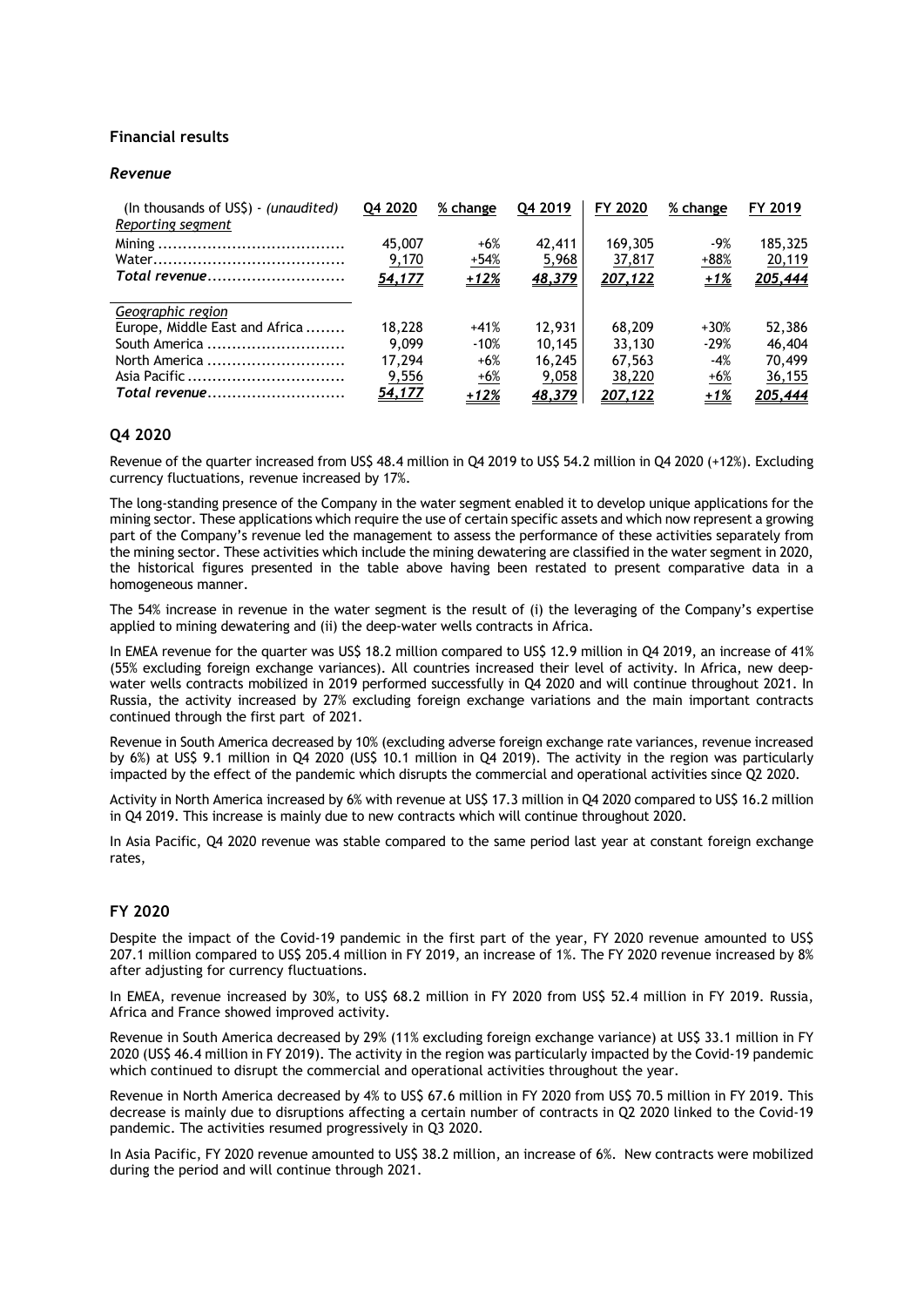# *Gross profit*

| (In thousands of US\$) - (unaudited) | 04 2020      | % change  | 04 2019 | FY 2020       | % change    | FY 2019 |
|--------------------------------------|--------------|-----------|---------|---------------|-------------|---------|
| Reporting segment                    |              |           |         |               |             |         |
|                                      | 7.406        | -9%       | 8.118   | 29.347        | $+2%$       | 28,773  |
|                                      | 1,557        | +94%      | 802     | 8,878         | x 1.7       | 3,327   |
| Total gross profit / (loss)          | <u>8,963</u> | <u>0%</u> | 8,920   | <u>38,225</u> | <u> 19%</u> | 32,100  |
|                                      |              |           |         |               |             |         |

# **Q4 2020**

The Q4 2020 gross margin including depreciation within cost of sales was US\$ 9.0 million compared to US\$ 8.9 million in Q4 2019.. Ongoing contracts reported solid performances while some new contracts in mobilization phase generated lower percentage of gross margin.

#### **FY 2020**

FY 2020 gross margin including depreciation within cost of sales was US\$ 38.2 million (or 18.5% of revenue) compared to US\$ 32.1 million (or 15.6% of revenue) in FY 2019. This improvement results from the combination of higher contribution of the water segment and solid overall performance on contracts despite unprecedented logistic and human challenges linked to Covid-19.

#### *Selling, General and Administrative Expenses*

| (In thousands of US\$) - (unaudited)            | 04 2020 | % change Q4 2019   FY 2020 |       |        | % change FY 2019 |        |
|-------------------------------------------------|---------|----------------------------|-------|--------|------------------|--------|
| Selling, general and administrative<br>expenses | 5.586   | 5%                         | 5.336 | 21,040 | $-1\%$           | 21.149 |

## **Q4 2020**

SG&A expenses increased by 5% compared to the same quarter last year but decreased in percentage of revenue from 11% to 10.3%.

## **FY 2020**

SG&A expenses decreased by 1% compared to the same period last year.

## *Operating result*

| (In thousands of $US\$ ) - (unaudited) | 04 2020 | % change   | 04 2019 | FY 2020 | % change     | FY 2019 |
|----------------------------------------|---------|------------|---------|---------|--------------|---------|
| Reporting segment                      |         |            |         |         |              |         |
|                                        | 2.765   | $-19%$     | 3.422   | 12,122  | $+31%$       | 9.277   |
|                                        | 612     | x 2.8      | 162     | 5,063   | $\times 3.0$ | 1.674   |
| Total operating profit / (loss).       | 3.377   | <u>-6%</u> | 3.584   | 17.185  | +57%         | 10.951  |

# **Q4 2020**

The operating profit was US\$ 3.4 million in Q4 2020 compared to US\$ 3.6 million in Q4 2019.

### **FY 2020**

The operating profit was US\$ 17.2 million in FY 2020, a US\$ 6.2 million improvement as a result of improved gross margin rate and tight control over SG&A expenses.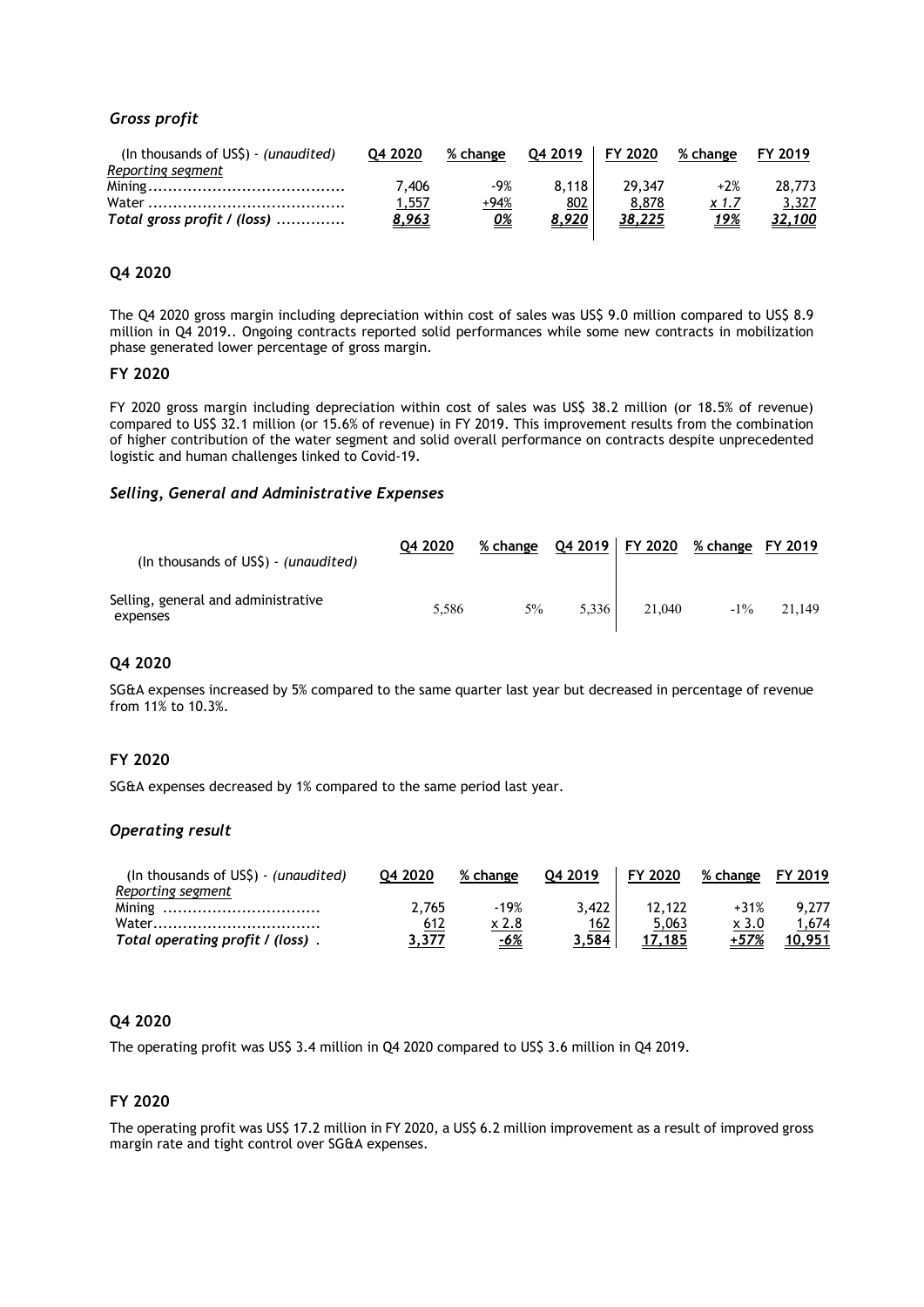# *Financial position*

The following table provides a summary of the Company's cash flows for FY 2020 and FY 2019:

| (In thousands of US\$)                                           | FY 2020   | FY2019    |
|------------------------------------------------------------------|-----------|-----------|
| Cash generated by operations before working capital requirements | 34,054    | 29,251    |
| Working capital requirements                                     | 3,349     | (637)     |
| Income tax paid (received)                                       | (3,982)   | (4,696)   |
| Purchase of equipment in cash                                    | (13, 320) | (12, 533) |
| Free Cash Flow before debt servicing                             | 20,100    | 11,385    |
| Debt variance                                                    | (9, 239)  | (1, 161)  |
| Interests paid                                                   | (2,904)   | (3, 364)  |
| Acquisition of treasury shares                                   | (163)     | (19)      |
| Dividends paid to non-controlling interests                      | (2,536)   | (1,046)   |
| Net cash generated / (used in) financing activities              | (14, 842) | (5, 590)  |
| Net cash variation                                               | 4,576     | 5,795     |
| Foreign exchange differences                                     | (354)     | (830)     |
| Variation in cash and cash equivalents                           | 4,907     | 4,965     |

In 2020, the cash generated from operations before working capital requirements amounted to US\$ 34.1 million compared to US\$ 29.3 million in 2019.

The working capital decreased by US\$3.3 million compared to an increase of US\$ 0.6 million in the same period last year.

During the period, the Capex was US\$ 13.3 million in cash compared to US\$ 12.5 million in FY 2019. The Capex mainly relates to major rigs overhauls, ancillary equipment and rods.

Free cash flow before debt servicing was US\$ 20.1 million in FY 2020 compared to US\$ 11.4 million in FY 2019.

As at December 31, 2020, cash and cash equivalents totaled US\$ 21.0 million compared to US\$ 16.1 million as at December 31, 2019. Cash and cash equivalents are mainly held at or invested within top tier financial institutions.

As at December 31, 2020, net debt excluding IFRS 16 implementation amounted to US\$ 136.2 million (US\$ 128.9 million as at December 31, 2019). The net debt position of the Company is penalized by non-cash items including adverse foreign exchange variations (US\$ 15.1 million) mainly due to the exchange rate between the euro and the dollar and capitalized interests (US\$ 6.7 million).

Bank guarantees as at December 31, 2020 totaled US\$ 8.1 million compared to US\$ 6.5 million as at December 31, 2019. The Company benefits from a confirmed contract guarantee line of  $\epsilon$  12.7 million (US\$ 15.6 million).

### *Going concern and impairment testing*

After a stand-by period due to the Covid-19 pandemic which slowed down the activity in the first part of 2020, growth resumed during the second part of the year. The fiscal year 2020 revenue exceeded that of fiscal year 2019. Key profitability indicators also improved year-on-year.

On this basis, taking into consideration the market for commodities supported by the demand from the global energy transition and for water management, the Company believes that it will have adequate financial resources to continue in operation for a period of at least twelve months.

As at December 31, 2020, the Company met its financial covenants.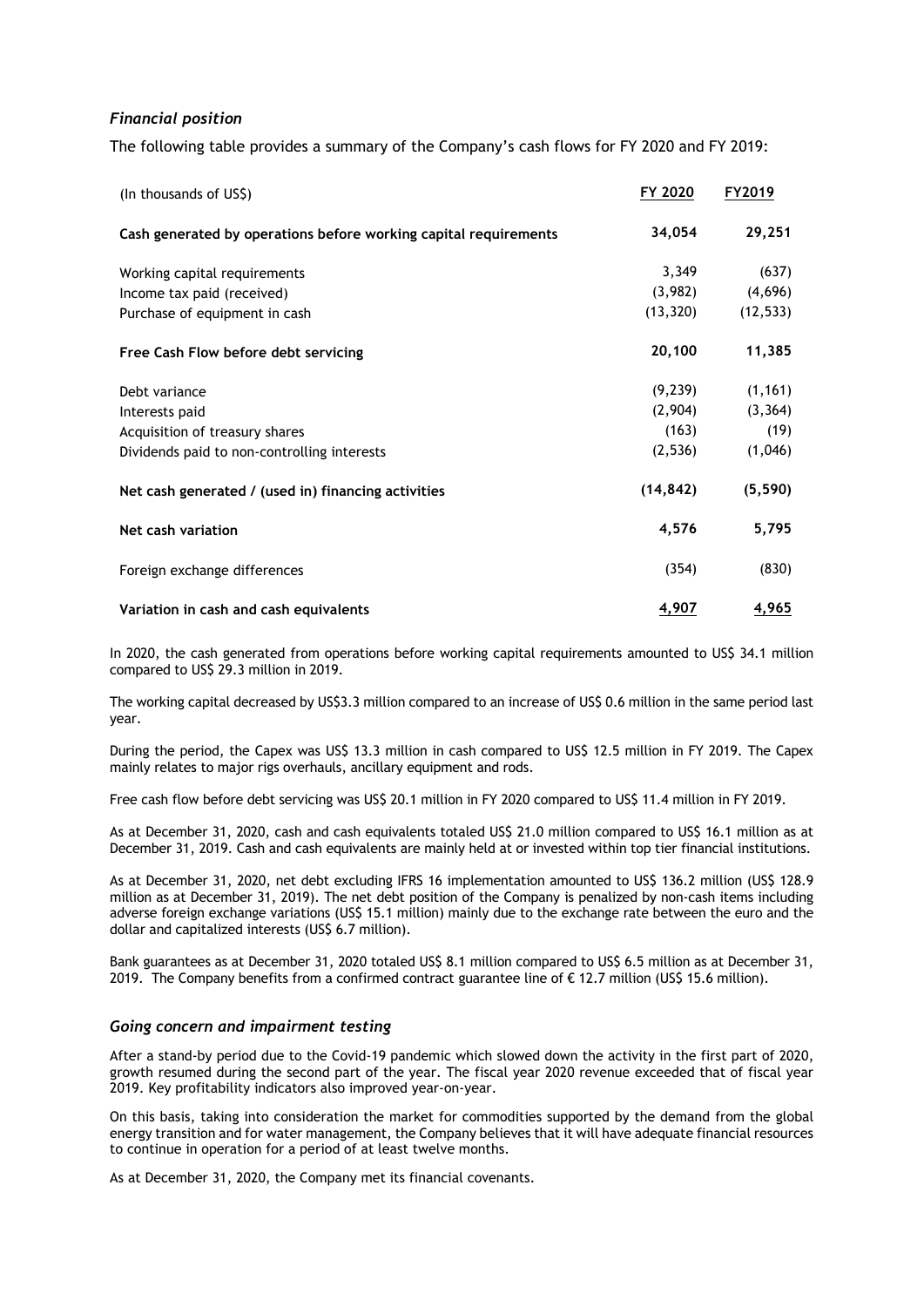# *Currency exchange rates*

The exchange rates for the periods under review are provided in the Management's Discussion and Analysis of Q4 2020.

### *Non-IFRS measures*

EBITDA represents Net income before interest expense, income taxes, depreciation, amortization and non-cash share based compensation expenses. EBITDA is a non-IFRS quantitative measure used to assist in the assessment of the Company's ability to generate cash from its operations. The Company believes that the presentation of EBITDA is useful to investors because it is frequently used by securities analysts, investors and other interested parties in the evaluation of companies in the drilling industry. EBITDA is not defined in IFRS and should not be considered to be an alternative to Profit for the period or Operating profit or any other financial metric required by such accounting principles.

Net debt corresponds to the current and non-current portions of borrowings and the consideration payable related to acquisitions, net of cash and cash equivalents.

Reconciliation of the EBITDA is as follows:

| (In thousands of US\$)<br>(unaudited)      | O <sub>4</sub> 2020 | O <sub>4</sub> 2019 | <b>FY 2020</b> | <b>FY 2019</b> |
|--------------------------------------------|---------------------|---------------------|----------------|----------------|
|                                            | 3.377               | 3.584               | 17.185         | 10.951         |
|                                            | 4.409               | 4.601               | 16.673         | 18.119         |
| Non-cash employee share-based compensation | 60                  | 45                  | 195            | 180            |
|                                            | <u>7,846</u>        | 8,230               | 34.054         | <u>29,251</u>  |

## *Conference call and webcast*

On March 4, 2021, Company Management will conduct a conference call at 10:00 am ET to review the financial results. The call will be hosted by Daniel Simoncini, Chairman and co-CEO, and Jean-Pierre Charmensat, co-CEO and CFO.

You can join the call by dialing 1-888-231-8191 or 1-647-427-7450. You will be put on hold until the conference call begins. A live audio webcast of the Conference Call will also be available through:

https://produceredition.webcasts.com/starthere.jsp?ei=1437713&tp\_key=c3afa4d003

An archived replay of the webcast will be available for 90 days.

# **About Foraco International SA**

Foraco International SA (TSX: FAR) is a leading global mineral drilling services company that provides a comprehensive and reliable service offering in mining and water projects. Supported by its founding values of integrity, innovation and involvement, Foraco has grown into the third largest global drilling enterprise with a presence in 22 countries across five continents. For more information about Foraco, visit www.foraco.com.

## **For further information, please contact:**

Fabien Sevestre (ir@foraco.com)

Tel: (705) 495-6363

"Neither TSX Exchange nor its Regulation Services Provider (as that term is defined in the policies of the TSX Exchange) accepts responsibility for the adequacy or accuracy of this release."

## *Caution concerning forward-looking statements*

This document may contain "forward-looking statements" and "forward-looking information" within